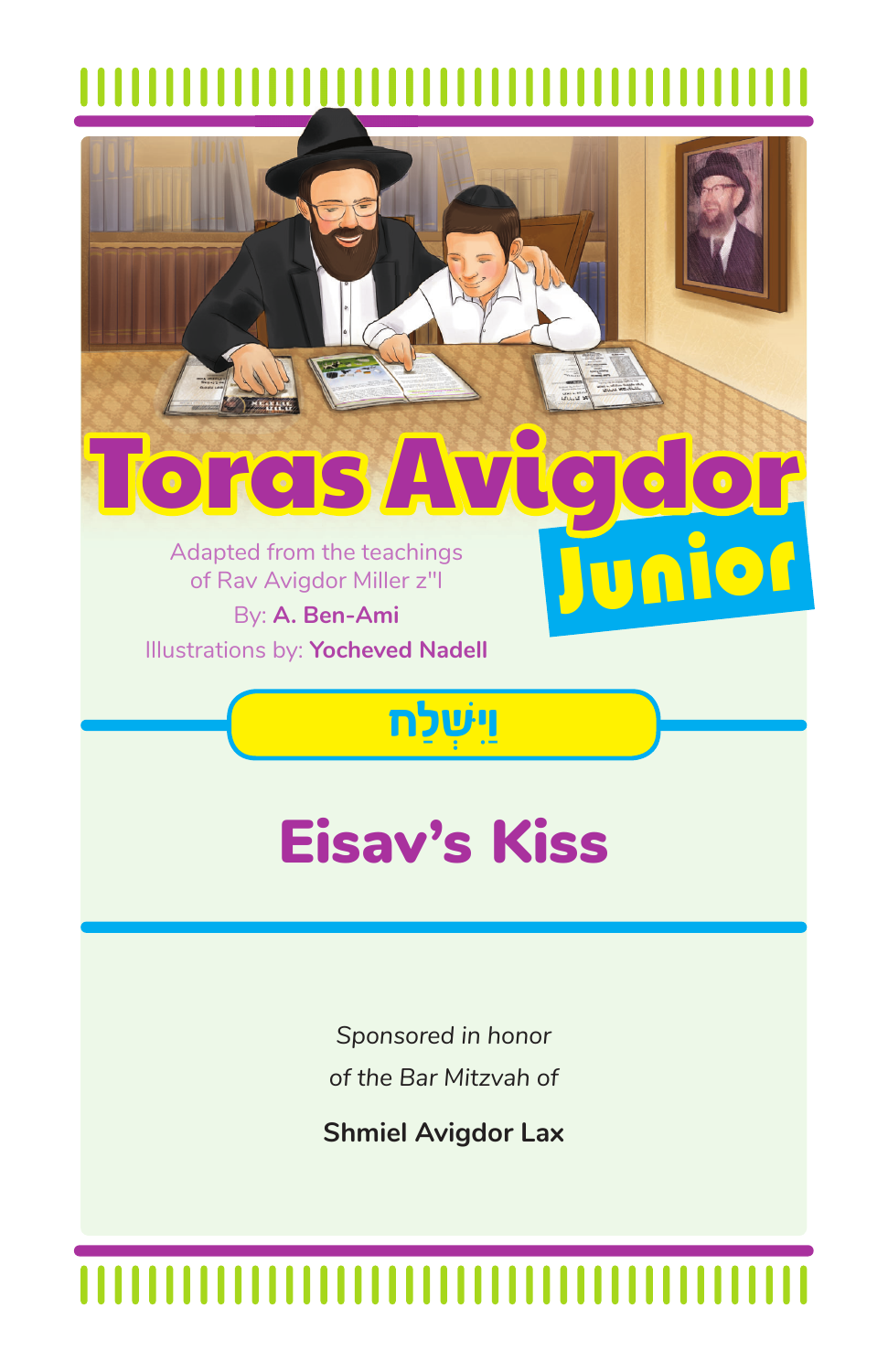# Parshas Vayishlach **Eisav's Kiss**

Yonah walked into the dining room and looked at the pile of mail on the table hoping that maybe this time there would be something for him. There was just a bunch of bills and junk mail in the pile, but one colorful envelope caught Yonah's eye. It was addressed to "The Lefton Children" - Yonah was one of the Lefton children, so that meant this letter **was** for him! Excitedly, he ripped open the envelope, pulled out the flashy card inside, and eagerly read:



Yonah put down the card and thought for a minute. "I know!" he said to himself. "I know just the thing!"

Yonah raced out the front door and down the block, davening to Hashem that what he was looking for would still be there. Sure enough, sticking out of the dumpster that he had passed on the way home from school was a big poster with a picture of Mayor McGillicuddy. Yonah grabbed the poster, carefully rolled it up, and ran home. Then he took some magic markers and very carefully and neatly wrote the words "I **♥** My Mayor" on top.

"If I take a picture of this poster hanging over my bed," Yonah thought, "I'm sure I'll win!"

As Yonah stood on his bed nailing the poster into the wall, out of the corner of his eye he saw Totty standing in the doorway looking startled.

## 2 | Toras Avigdor Junior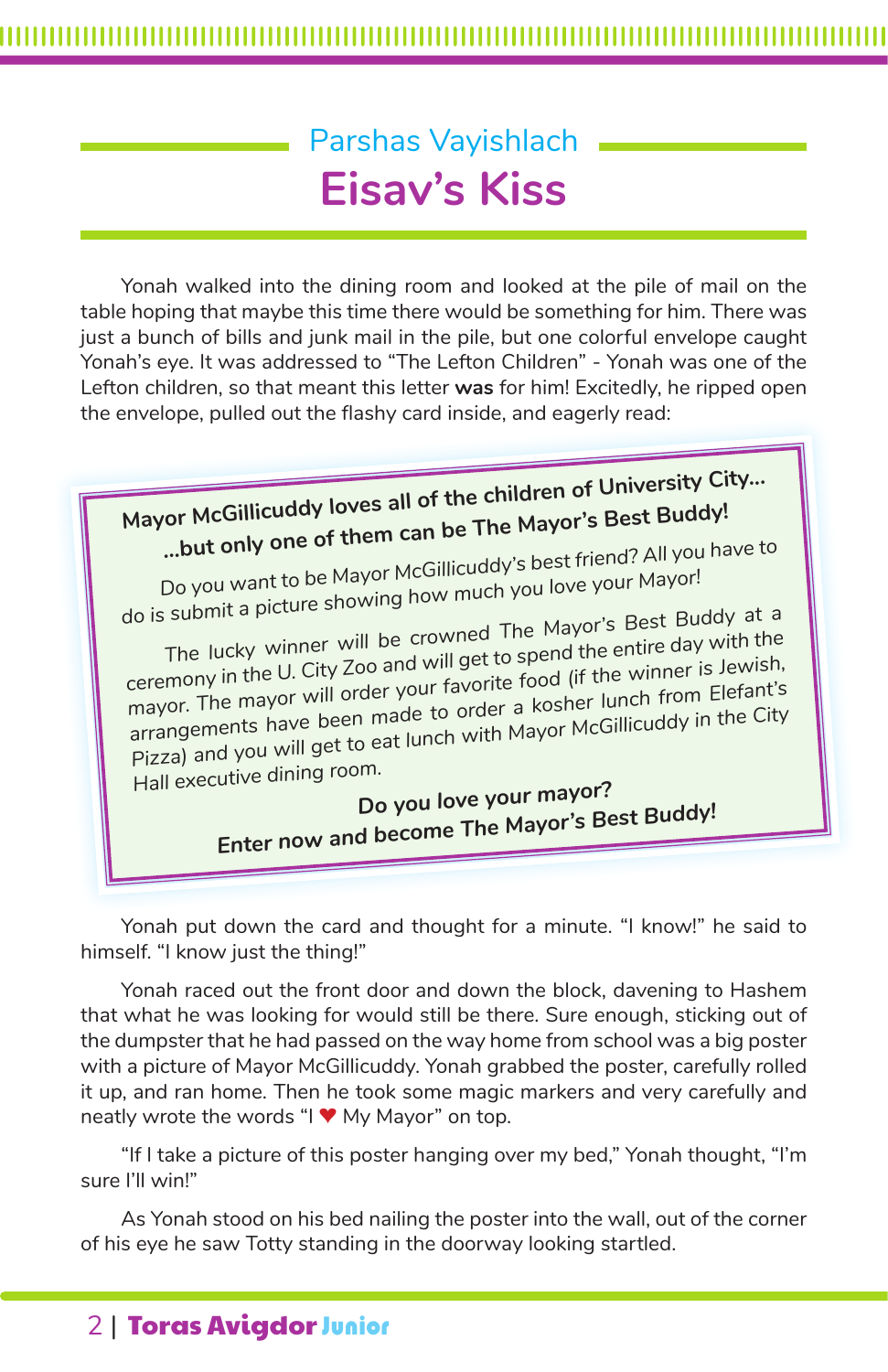"Um… Yonah," Totty said, "May I ask why you are nailing a poster of our goyishe mayor to your wall?"

Quickly, Yonah explained the whole contest to Totty. "Can you imagine, Totty?" said Yonah. "Your own son, The Mayor's Best Buddy!"

Totty walked over to Yonah's bed and sat down, motioning for Yonah to do the same.



Parshas Vayishlach | 3